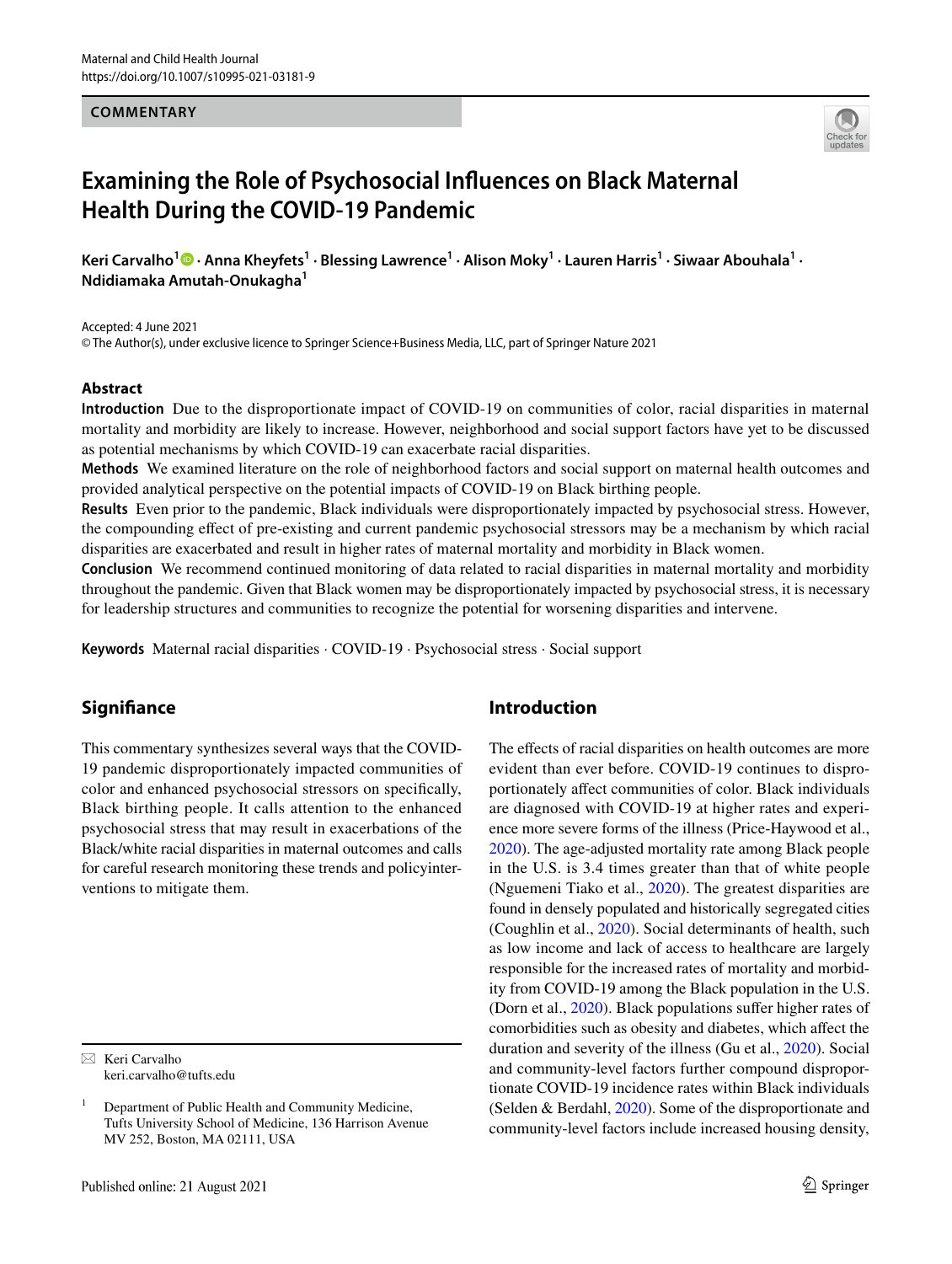diferential ability to social distance due to occupation, and complications from comorbidities (Yancy, [2020\)](#page-5-4).

Due to the disproportionate effect of COVID-19 on communities of color, an increase in racial disparities for maternal mortality and morbidity between non-Hispanic white and non-Hispanic Black individuals (hereafter referred to as white and Black respectively) in the U.S. could occur in subsequent years. Preliminary evidence of the impact of COVID-19 on pregnancy and birth outcomes show increased likelihood of cesarean deliveries and postpartum hemor-rhage in patients with COVID-[1](#page-1-0)9 and pregnant women<sup>1</sup> with COVID-19 are more likely to be hospitalized in the ICU than pregnant women without COVID-19 (Chi et al., [2020](#page-4-2); Hcini et al., [2021](#page-4-3)). Prior to the pandemic, pregnancy-related mortality ratios were three to four times higher among Black women than white women (Creanga et al., [2014](#page-4-4), [2017](#page-4-5)). Black women experienced higher rates of severe maternal morbidity than white women; 231.1 and 139.2 per 10,000 births respectively (Noursi et al., [2020](#page-5-5)). Black women also experienced a greater prevalence of preterm birth, fetal growth restriction, fetal demise, and inadequate receipt of prenatal care (Bryant et al., [2010](#page-4-6)). While studies that investigated the impact of the pandemic on maternal health outcomes found mixed results, the impact of psychosocial stress on outcomes and racial disparities during the pandemic has yet to be studied (Adhikari et al., [2020;](#page-4-7) Trocado et al., [2020](#page-5-6)). Additionally, long term outcomes of psychosocial factors are yet to be known. However, it is clear that the healthcare system is strained with overworked personnel and policies to restrict spreading the virus. This situation could compound the consequences of social determinants of health on communities of color, thereby worsening perinatal outcomes for women who have never contracted the virus (Hcini et al., [2021](#page-4-3)).

Neighborhood and social support factors have yet to be discussed as potential mechanisms by which COVID-19 can exacerbate racial disparities. As healthcare systems are overwhelmed, hospitals have changed their labor and delivery policies during the pandemic such that key support members can be excluded from the birth experience (Raman, [2020](#page-5-7)). This could leave Black women more vulnerable than they already are. This commentary will describe neighborhood, social support, and other psychosocial factors specifc to Black women that may serve as mechanisms to exacerbate existing disparities in maternal mortality and morbidity during the pandemic.

#### **Neighborhood Factors**

Neighborhood factors are a potential mechanism through which COVID-19 could exacerbate racial disparities in maternal health. Disparities in health outcomes based on neighborhood stem from racial segregation, limited options for exercise, and access to nutritious foods, maternity care, and reliable transportation (Taylor et al., [2019](#page-5-8); Wolfson & Leung, [2020\)](#page-5-9).

#### **Racial Segregation**

Black women are more likely to live in segregated neighborhoods as a result of persistent residential segregation and historical redlining practices and policies (Nardone et al., [2020;](#page-5-10) Taylor et al., [2019\)](#page-5-8). Consequently, communities of color commonly experience higher rates of pollution, poverty, low socioeconomic status, and increased risk of violence, which can afect the mental and physical health of pregnant and postpartum women (Giurgescu et al., [2015](#page-4-8)). Residential segregation has also been associated with high COVID-19 incidence rates (Gu et al., [2020](#page-4-1)). This may be in part due to an abundance of multigenerational homes with overcrowded living spaces unsuitable for quarantining, and increasing risk for COVID-19 (Coughlin et al., [2020;](#page-4-0) Wolfson & Leung, [2020\)](#page-5-9).

Additionally, Black residents are more likely to work in jobs deemed essential (Wolfson & Leung, [2020\)](#page-5-9). Many individuals do not have the ability to work remotely in order to practice social distancing. Even for those who are not essential workers, staying home unemployed is not an option in a low-income household (Coughlin et al., [2020](#page-4-0)). Despite country-wide indications that neighborhoods with majority Black or Hispanic populations bear the burden of COVID-19 infection, some reports show that majority of testing sites are located in wealthier, whiter neighborhoods (Coughlin et al., [2020](#page-4-0); McMinn et al., [2020](#page-4-9)). All of these circumstances may require using public transport, which further increases risk in pregnant women for exposure to COVID-19.

#### **Maternity Care Deserts**

Issues of access to quality maternity care that permeate communities of color are especially concerning for pregnant women. Over 12% of births in the U.S. occur in maternity care deserts, defned as areas with limited or scarce access to maternity care services due to minimal availability of obstetricians and insurance coverage for maternity care (March of Dimes, [2018](#page-4-10); Taylor et al., [2019](#page-5-8)). Maternity care deserts disproportionately impact Black and Hispanic neighborhoods, leading to low quality or no obstetric care (Hung et al., [2017](#page-4-11); Taylor et al., [2019](#page-5-8)).

<span id="page-1-0"></span> $1$  The authors recognize that not all pregnant and birthing individuals identify as female. However, in keeping with the terminology of the most recent literature, and to accurately present fndings related to women specifcally, we use the term "women".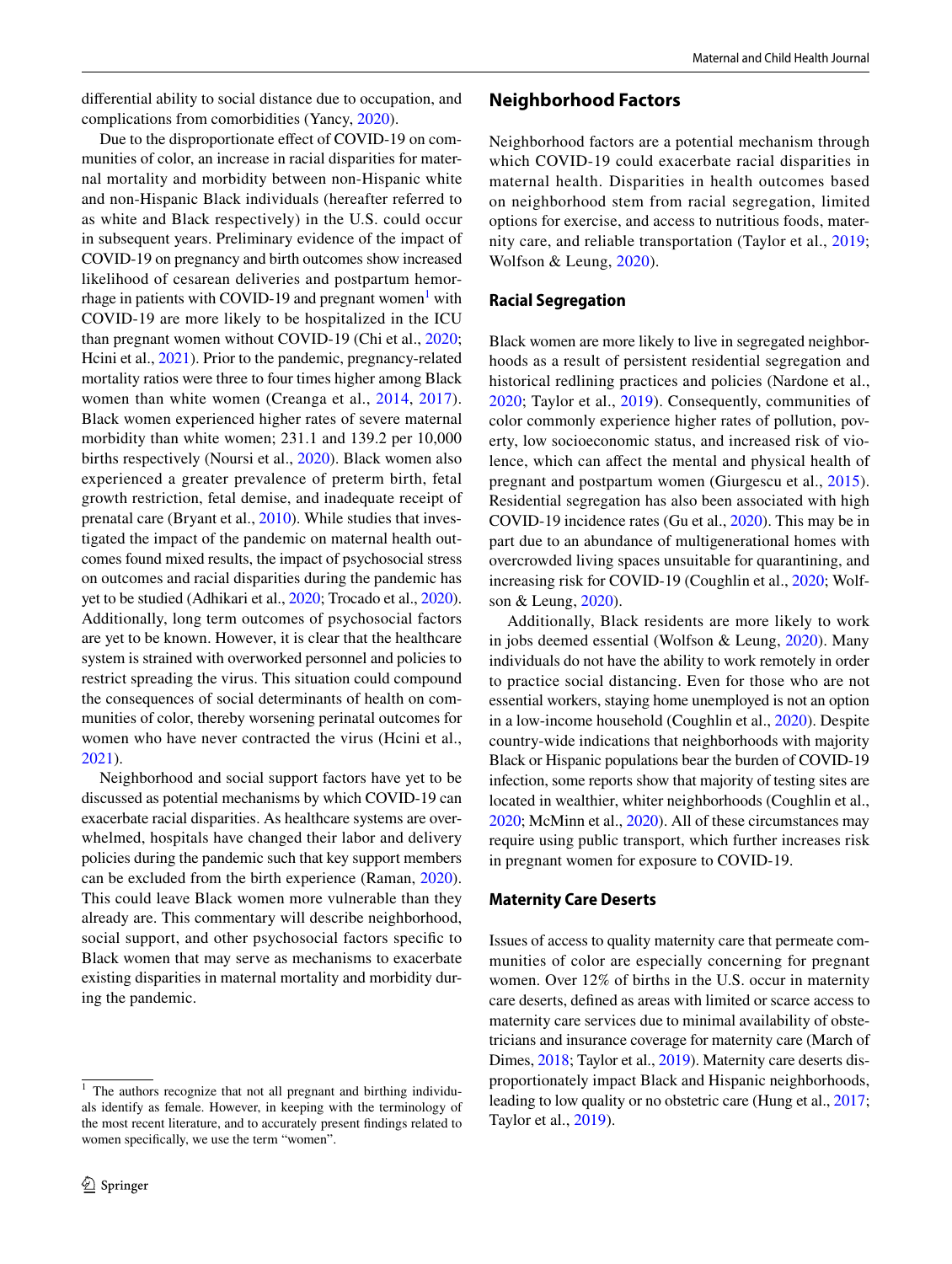Loss of resources in low income hospitals due to COVID-19 could additionally lead to closure of obstetric wards and increase the distance women have to travel to obtain care (Taylor et al., [2019\)](#page-5-8). Limitations in obstetric care can compound inequities due to transportation barriers, and potentially place pregnant women at increased risk of contracting the virus. This could also discourage the utilization of prenatal care due to transportation barriers (Wolf et al., [2020](#page-5-11)).

#### **Food Deserts**

Food security is also a signifcant neighborhood factor that directly impacts quality of nutrition, and is necessary for pregnant women. Food security can be defned as adequate availability and accessibility to nutritious and satiating foods (Wolfson & Leung,  $2020$ ). This is difficult to achieve in food deserts and low-income communities. Those who face food insecurity often also work in low-paying jobs that do not provide the opportunity to work from home or take time off due to COVID-19. According to a recent survey of 1,500 individuals living under 250% of the federal poverty line in the U.S., those who reported very low food security reported being unable to take days off despite COVID-19 infection among family members (Wolfson & Leung, [2020](#page-5-9)). Such working and living conditions could negatively impact the health and safety of low-income communities amid the COVID-19 pandemic.

Living in a food desert can increase risk for cardiovascular disease, hypertension, and obesity, placing individuals at higher risk for serious illness due to preexisting comorbidities related to COVID-19 infection (Singu et al., [2020](#page-5-12)). Likewise, mandated closure of parks and recreational spaces due to COVID-19 aggravates the existing lack of safe and afordable places to exercise in communities of color and could worsen health outcomes (Coughlin et al., [2020\)](#page-4-0).

## **Social Support**

Previous research demonstrates that practical and emotional support from interpersonal relationships (social support) is a major mediating factor in improving health in pregnancy and postpartum (Glazier et al., [2004](#page-4-12)). However, connections to loved ones and broader network connections to social services and food security are strained during the pandemic. A recent survey found that COVID-19 positive women were 11 times more likely to not have visitors during childbirth than matched COVID-19 negative controls and to report increased clinical acute stress, higher levels of pain during delivery, lower newborn weight, and an increased rate of admission of their newborns to the NICU (Mayopoulos et al., [2020\)](#page-4-13). Additionally, lack of access to healthcare services persists in minority and low-income communities (Kozhimannil et al., [2016\)](#page-4-14). However, research indicates that doulas can be one potential benefcial point of connection and social support for Black women during pregnancy and childbirth. Doulas can help traverse an unresponsive healthcare system that devalued Black pregnant women, including due to implicit biases amongst healthcare providers (Abbyad & Robertson, [2011](#page-4-15)).

The drastic increase of COVID-19 cases was the impetus for banning the presence of a labor partner for women undergoing birth in several New York City hospitals (Arora et al., [2020](#page-4-16)). Women endured the psychological and physiological stress of labor and delivery alone without a partner, doula, or another support person. When a policy limited labor support in New York, midwives witnessed a surge of new requests for home births due to additional stress, uncertainty, and fear going into the delivery rooms alone (Van Syckle & Caron, [2020\)](#page-5-13). Out-of hospital births carry a higher rate of perinatal death and other adverse birth outcomes (Snowden et al., [2016\)](#page-5-14). This may be particularly pronounced during the COVID-19 pandemic as Emergency Departments are stressed and Emergency Medical Services may take longer to respond if needed during a home birth. The original policy restricting labor partners was overturned, and an executive order passed to ensure that pregnant women giving birth can have one support person during childbirth (Zucker et al., [2020](#page-5-15)).

#### **Doula Support**

The limitation of having one support person can prevent Black women from choosing support of a doula during childbirth. Social support is a vital part of birth and health outcomes of women, as studies have indicated that women value and beneft from social support during labor; a labor companion, such as a doula, improves health outcomes for women by providing emotional, psychological, and practical support and advice (Bohren et al., [2017](#page-4-17); World Health Organization, [2016](#page-5-16)). Doulas are distinctive from other members of the birth team because they provide continuous support before, during, and after pregnancy. Studies have shown that doula support is associated with higher rates of unmedicated vaginal births, lower cesarean delivery rates, and less frequent preterm births (Kozhimannil et al., [2016](#page-4-14)). Doulas commonly build rapport with pregnant individuals if services begin during pregnancy to ensure needs are met during labor. According to Kozhimannil et al. [\(2016](#page-4-14)), pregnant women can experience less anxiety and discomfort during labor with increased social support. Black pregnant women tend to experience more stress related to racial discrimination and higher rates of confict with partners during pregnancy than white pregnant women (Earnshaw et al., [2013](#page-4-18)). Additionally, implicit bias among clinicians can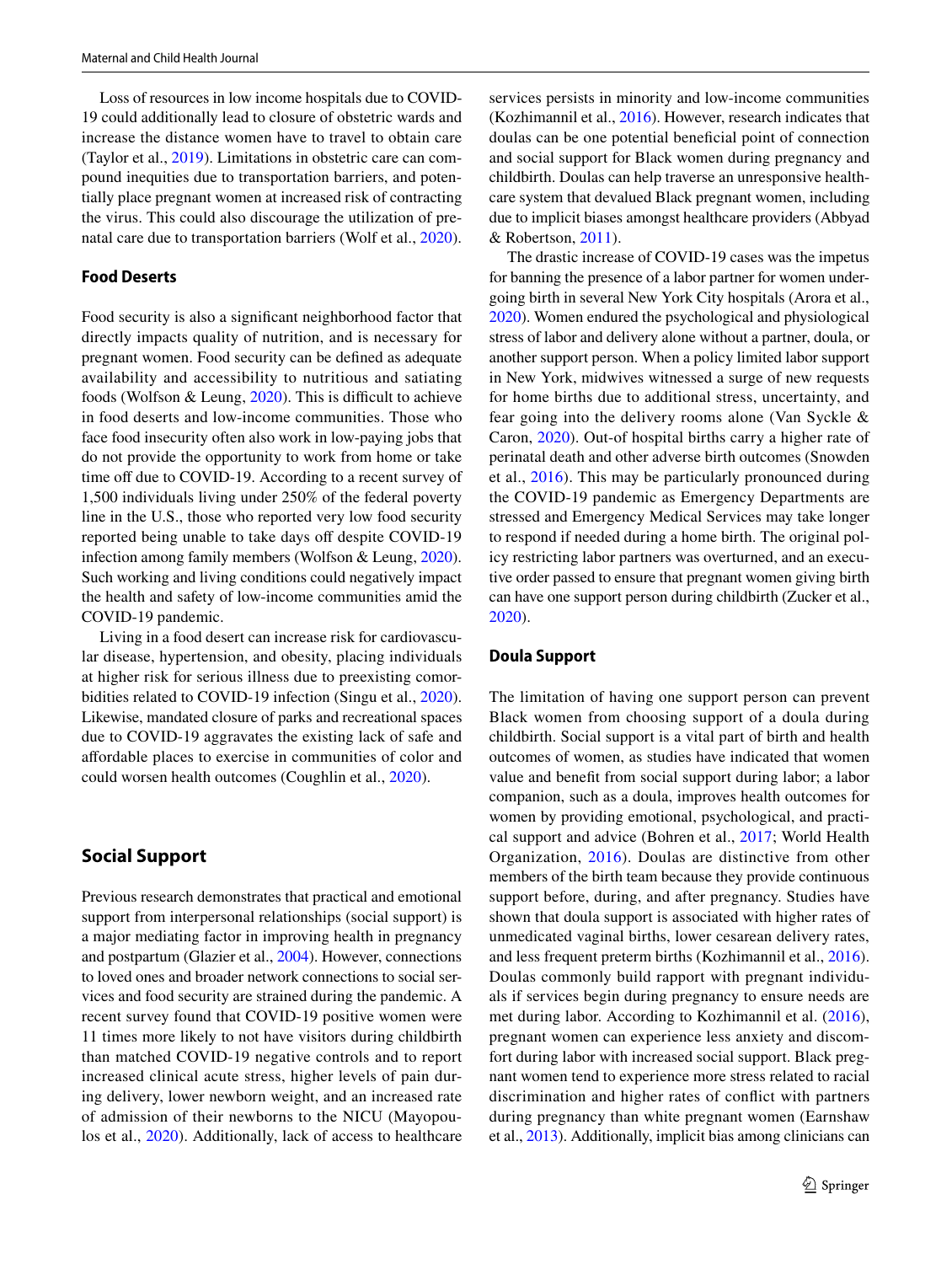afect treatment and communication with patients (FitzGerald & Hurst, [2017\)](#page-4-19).

Limiting doula inclusion on the maternal care team is specifc to the hospital, as some hospitals limit patients to one visitor. This can result in the pregnant patient having to choose between a doula, partner or other forms of social support. Some hospitals recognize doulas as part of the birth team and will still allow one additional visitor with the doula. For instance, The Women's Hospital of Texas allows pregnant patients to include a doula, in addition to one named visitor, during labor after the doula successfully completes the hospital's COVID-19 screening process (The Women's Hospital of Texas, [2020\)](#page-5-17). Limiting visitors during labor can lower social support during a vital point in the pregnancy journey.

During the pandemic, many women in the U.S. have faced labor and motherhood with trepidation given the lack of social support due to quarantining, social distancing, and travel bans (Abbyad & Robertson, [2011](#page-4-15)). Pregnant individuals may feel isolated and this lack of support can be associated with postpartum depression and can compromise the health of both the mother and infant (Corrigan et al., [2015](#page-4-20)). The early postpartum period is considered to be an essential time to improve the overall health and survival of the newborn and mother; nevertheless, the World Health Organization announced that the postpartum period has received less surveillance from healthcare professionals than the prenatal and childbirth periods (Corrigan et al., [2015\)](#page-4-20). These issues are further exacerbated with social distancing protocols as pregnant individuals are experiencing increased barriers in order to attain comprehensive care.

## **Psychosocial Stress**

Taken together, it is clear that neighborhood factors and a lack of social support can be signifcant sources of psychosocial stress for Black women during the pandemic. Even prior to COVID-19, Black pregnant women were already disproportionately afected by psychosocial stressors, such as racial discrimination (Earnshaw et al., [2013\)](#page-4-18). Pregnant women are particularly vulnerable to stress, as high-levels of stress are associated with negative health outcomes for mother and baby, such as low fetal weight and preterm birth (Lima et al., [2018\)](#page-4-21). For pregnant women of color who are more likely to encounter persistent and severe stressors even prior to COVID-19, the heightened stress from neighborhood and social factors during the pandemic may result in widening disparities in maternal morbidities and mortality.

During the pandemic, rates of depressive symptoms have dramatically increased, potentially related to lack of control and unpredictability of the future, social isolation, and transitioning into new or unexpected roles (Ettman et al., [2020](#page-4-22)). One study demonstrated that pandemic stress is particularly severe for Black female young-adults (Kujawa et al., [2020\)](#page-4-23). Additionally, nearly one-third of pregnant women reported high-levels of pandemic-related stress, with high-levels of stress more commonly reported by women of color (Preis et al., [2020](#page-5-18)).

There are of course common causes of pandemic-related stress across pregnant women that are not specifc to race. In addition to concerns of staying healthy, pregnant and lactating individuals must begin to make decisions related to risks associated with transmitting COVID-19 through breastfeeding (Ahlers-Schmidt et al., [2020\)](#page-4-24). Also, because there was full exclusion of pregnant and lactating individuals from clinical trials for the COVID-19 vaccine, many individuals may fear whether vaccination could be harmful to themselves or their babies (Ahlers-Schmidt et al., [2020](#page-4-24); Farrell et al., [2020\)](#page-4-25).

Black pregnant women may be especially vulnerable to pandemic stress due to the efect of cumulative stressors that their white counterparts may not encounter. One potential stressor may be distrust of the medical community to provide a safe and efective vaccine to Black individuals due to the historic mistreatment and continued racism present within medical settings (Warren et al., [2020](#page-5-19)). Another stressor that has been particularly exacerbated for Black women during the pandemic is fnancial strain. Black women have higher rates of job loss, unemployment, and approximately half the rates of recovered jobs compared to white women during the pandemic (Long et al., [2020;](#page-4-26) Schneider, [2020\)](#page-5-20).

# **Conclusion**

It is essential that researchers and health professionals carefully monitor data related to racial disparities in maternal morbidity and mortality throughout the pandemic. Black women were already disproportionately afected prior to the pandemic and the efects of pandemic-related psychosocial stress, including stress related to neighborhood and social support factors, may further worsen disparities. With an understanding of the deleterious efects of stress on maternal health outcomes and that Black pregnant women may be most vulnerable to pandemic-related stress, it is incumbent upon leadership structures and communities to intervene to reduce these disparities.

#### **Declarations**

**Conflict of interest** The author declare that they have no confict of interest.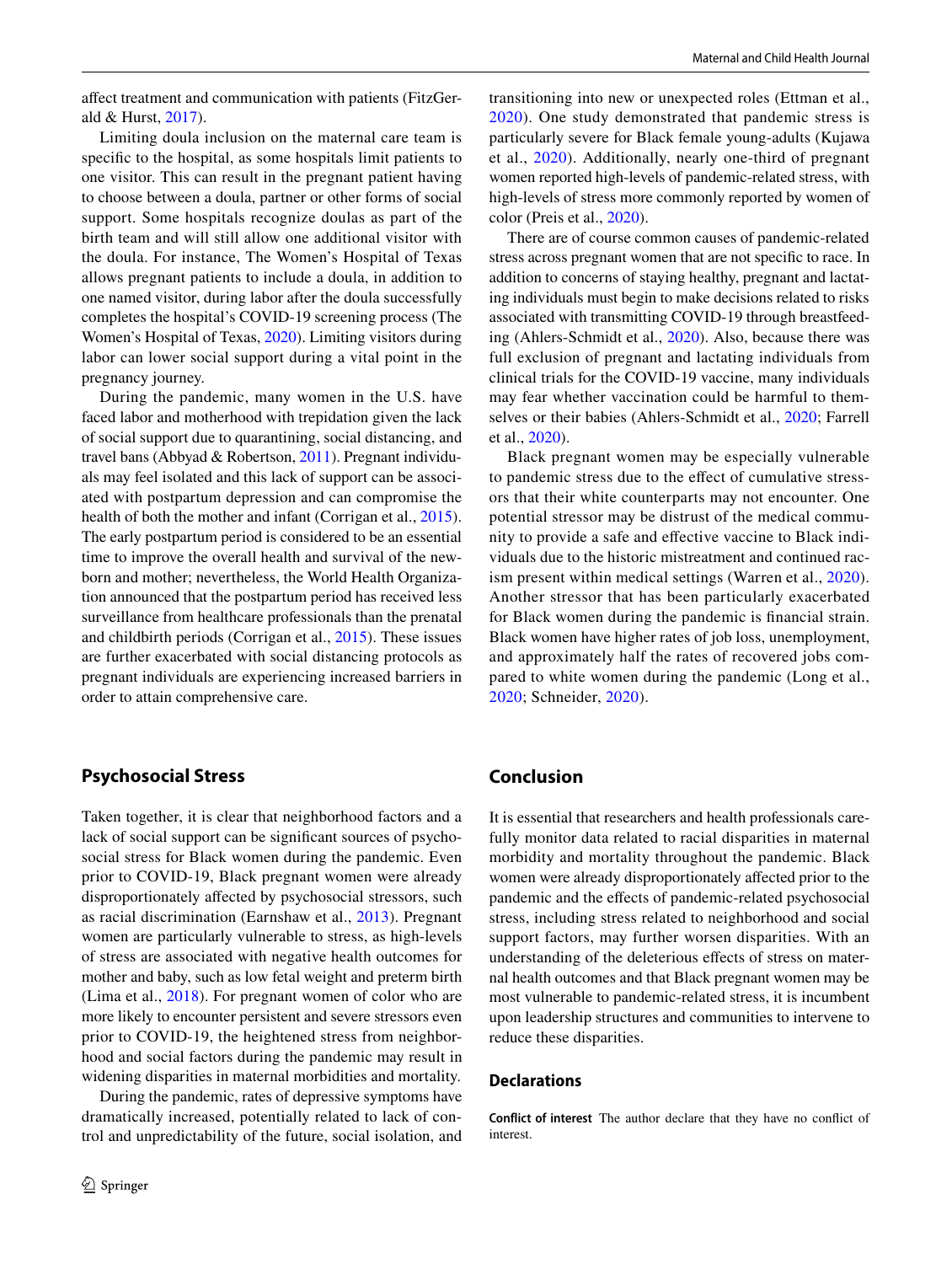# **References**

- <span id="page-4-15"></span>Abbyad, C., & Robertson, T. R. (2011). African American women's preparation for childbirth from the perspective of African American health-care providers. *The Journal of Perinatal Education, 20*(1), 45–53. <https://doi.org/10.1891/1058-1243.20.1.45>
- <span id="page-4-7"></span>Adhikari, E. H., Moreno, W., Zofkie, A. C., MacDonald, L., McIntire, D. D., Collins, R. R. J., & Spong, C. Y. (2020). Pregnancy outcomes among women with and without severe acute respiratory syndrome coronavirus 2 infection. *JAMA Network Open, 3*(11), e2029256. <https://doi.org/10.1001/jamanetworkopen.2020.29256>
- <span id="page-4-24"></span>Ahlers-Schmidt, C. R., Hervey, A. M., Neil, T., Kuhlmann, S., & Kuhlmann, Z. (2020). Concerns of women regarding pregnancy and childbirth during the COVID-19 pandemic. *Patient Education and Counseling, 103*(12), 2578–2582. [https://doi.org/10.1016/j.pec.](https://doi.org/10.1016/j.pec.2020.09.031) [2020.09.031](https://doi.org/10.1016/j.pec.2020.09.031)
- <span id="page-4-16"></span>Arora, K. S., Mauch, J. T., & Gibson, K. S. (2020). Labor and delivery visitor policies during the COVID-19 pandemic: Balancing risks and benefts. *JAMA, 323*(24), 2468. [https://doi.org/10.1001/jama.](https://doi.org/10.1001/jama.2020.7563) [2020.7563](https://doi.org/10.1001/jama.2020.7563)
- <span id="page-4-17"></span>Bohren, M. A., Hofmeyr, G. J., Sakala, C., Fukuzawa, R. K., & Cuthbert, A. (2017). Continuous support for women during childbirth. *Cochrane Database of Systematic Reviews*. [https://doi.org/10.](https://doi.org/10.1002/14651858.CD003766.pub6) [1002/14651858.CD003766.pub6](https://doi.org/10.1002/14651858.CD003766.pub6)
- <span id="page-4-6"></span>Bryant, A. S., Worjoloh, A., Caughey, A. B., & Washington, A. E. (2010). Racial/ethnic disparities in obstetric outcomes and care: Prevalence and determinants. *American Journal of Obstetrics and Gynecology, 202*(4), 335–343. [https://doi.org/10.1016/j.ajog.](https://doi.org/10.1016/j.ajog.2009.10.864) [2009.10.864](https://doi.org/10.1016/j.ajog.2009.10.864)
- <span id="page-4-2"></span>Chi, J., Gong, W., & Gao, Q. (2020). Clinical characteristics and outcomes of pregnant women with COVID-19 and the risk of vertical transmission: A systematic review. *Archives of Gynecology and Obstetrics*.<https://doi.org/10.1007/s00404-020-05889-5>
- <span id="page-4-20"></span>Corrigan, C. P., Kwasky, A. N., & Groh, C. J. (2015). Social support, postpartum depression, and professional assistance: A survey of mothers in the midwestern United States. *The Journal of Perinatal Education, 24*(1), 48–60. [https://doi.org/10.1891/1058-1243.](https://doi.org/10.1891/1058-1243.24.1.48) [24.1.48](https://doi.org/10.1891/1058-1243.24.1.48)
- <span id="page-4-0"></span>Coughlin, S. S., Moore, J. X., George, V., Johnson, J. A., & Hobbs, J. (2020). COVID-19 among African Americans: From preliminary epidemiological surveillance data to public health action. *American Journal of Public Health, 110*(8), 1157–1159. [https://doi.org/](https://doi.org/10.2105/AJPH.2020.305764) [10.2105/AJPH.2020.305764](https://doi.org/10.2105/AJPH.2020.305764)
- <span id="page-4-4"></span>Creanga, A. A., Bateman, B. T., Kuklina, E. V., & Callaghan, W. M. (2014). Racial and ethnic disparities in severe maternal morbidity: A multistate analysis, 2008–2010. *American Journal of Obstetrics and Gynecology, 210*(5), 435.e1-435.e8. [https://doi.org/10.1016/j.](https://doi.org/10.1016/j.ajog.2013.11.039) [ajog.2013.11.039](https://doi.org/10.1016/j.ajog.2013.11.039)
- <span id="page-4-5"></span>Creanga, A. A., Syverson, C., Seed, K., & Callaghan, W. M. (2017). Pregnancy-related mortality in the United States, 2011–2013. *Obstetrics and Gynecology, 130*(2), 366–373. [https://doi.org/10.](https://doi.org/10.1097/AOG.0000000000002114) [1097/AOG.0000000000002114](https://doi.org/10.1097/AOG.0000000000002114)
- <span id="page-4-18"></span>Earnshaw, V. A., Rosenthal, L., Lewis, J. B., Stasko, E. C., Tobin, J. N., Lewis, T. T., Reid, A. E., & Ickovics, J. R. (2013). Maternal experiences with everyday discrimination and infant birth weight: A test of mediators and moderators among young, urban women of color. *Annals of Behavioral Medicine, 45*(1), 13–23. [https://doi.](https://doi.org/10.1007/s12160-012-9404-3) [org/10.1007/s12160-012-9404-3](https://doi.org/10.1007/s12160-012-9404-3)
- <span id="page-4-22"></span>Ettman, C. K., Abdalla, S. M., Cohen, G. H., Sampson, L., Vivier, P. M., & Galea, S. (2020). Prevalence of depression symptoms in US adults before and during the COVID-19 pandemic. *JAMA Network Open, 3*(9), e2019686. [https://doi.org/10.1001/jamanetworkopen.](https://doi.org/10.1001/jamanetworkopen.2020.19686) [2020.19686](https://doi.org/10.1001/jamanetworkopen.2020.19686)
- <span id="page-4-25"></span>Farrell, R., Michie, M., & Pope, R. (2020). Pregnant women in trials of Covid-19: A critical time to consider ethical frameworks

of inclusion in clinical trials. *Ethics & Human Research, 42*(4), 17–23. <https://doi.org/10.1002/eahr.500060>

- <span id="page-4-19"></span>FitzGerald, C., & Hurst, S. (2017). Implicit bias in healthcare professionals: A systematic review. *BMC Medical Ethics, 18*(1), 19. <https://doi.org/10.1186/s12910-017-0179-8>
- <span id="page-4-8"></span>Giurgescu, C., Misra, D. P., Sealy-Jeferson, S., Caldwell, C. H., Templin, T. N., Slaughter- Acey, J. C., & Osypuk, T. L. (2015). The impact of neighborhood quality, perceived stress, and social support on depressive symptoms during pregnancy in African American women. *Social Science & Medicine, 130*, 172–180. [https://doi.](https://doi.org/10.1016/j.socscimed.2015.02.006) [org/10.1016/j.socscimed.2015.02.006](https://doi.org/10.1016/j.socscimed.2015.02.006)
- <span id="page-4-12"></span>Glazier, R., Elgar, F., Goel, V., & Holzapfel, S. (2004). Stress, social support, and emotional distress in a community sample of pregnant women. *Journal of Psychosomatic Obstetrics & Gynecology, 25*(3–4), 247–255. <https://doi.org/10.1080/01674820400024406>
- <span id="page-4-1"></span>Gu, T., Mack, J. A., Salvatore, M., Prabhu Sankar, S., Valley, T. S., Singh, K., Nallamothu, B. K., Kheterpal, S., Lisabeth, L., Fritsche, L. G., & Mukherjee, B. (2020). Characteristics associated with racial/ethnic disparities in COVID-19 outcomes in an academic health care system. *JAMA Network Open, 3*(10), e2025197. <https://doi.org/10.1001/jamanetworkopen.2020.25197>
- <span id="page-4-3"></span>Hcini, N., Maamri, F., Picone, O., Carod, J.-F., Lambert, V., Mathieu, M., Carles, G., & Pomar, L. (2021). Maternal, fetal and neonatal outcomes of large series of SARS-CoV-2 positive pregnancies in peripartum period: A single-center prospective comparative study. *European Journal of Obstetrics & Gynecology and Reproductive Biology, 257*, 11–18.<https://doi.org/10.1016/j.ejogrb.2020.11.068>
- <span id="page-4-11"></span>Hung, P., Henning-Smith, C. E., Casey, M. M., & Kozhimannil, K. B. (2017). Access to obstetric services in rural counties still declining, with 9 percent losing services, 2004–14. *Health Afairs (project Hope), 36*(9), 1663–1671. [https://doi.org/10.1377/hlthaf.](https://doi.org/10.1377/hlthaff.2017.0338) [2017.0338](https://doi.org/10.1377/hlthaff.2017.0338)
- <span id="page-4-14"></span>Kozhimannil, K. B., Vogelsang, C. A., Hardeman, R. R., & Prasad, S. (2016). Disrupting the pathways of social determinants of health: Doula support during pregnancy and childbirth. *The Journal of the American Board of Family Medicine, 29*(3), 308–317. [https://](https://doi.org/10.3122/jabfm.2016.03.150300) [doi.org/10.3122/jabfm.2016.03.150300](https://doi.org/10.3122/jabfm.2016.03.150300)
- <span id="page-4-23"></span>Kujawa, A., Green, H., Compas, B. E., Dickey, L., & Pegg, S. (2020). Exposure to COVID-19 pandemic stress: Associations with depression and anxiety in emerging adults in the United States. *Depression and Anxiety, 37*(12), 1280–1288. [https://doi.org/10.](https://doi.org/10.1002/da.23109) [1002/da.23109](https://doi.org/10.1002/da.23109)
- <span id="page-4-21"></span>Lima, S. A. M., El Dib, R. P., Rodrigues, M. R. K., Ferraz, G. A. R., Molina, A. C., Neto, C. A. P., de Lima, M. A. F., & Rudge, M. V. C. (2018). Is the risk of low birth weight or preterm labor greater when maternal stress is experienced during pregnancy? A systematic review and meta-analysis of cohort studies. *PLoS ONE, 13*(7), e0200594.<https://doi.org/10.1371/journal.pone.0200594>
- <span id="page-4-26"></span>Long, H., Van Dam, A., Fowers, A., & Shapiro, L. (2020). The COVID recession is the most unequal in modern U.S. history. *The Washington Post*. [https://opportunityamericaonline.org/wp-content/](https://opportunityamericaonline.org/wp-content/uploads/2020/10/THE-COVID-RECESSION-IS-THE-MOST-UNEQUAL-IN-MODERN-US-HISTORY.pdf) [uploads/2020/10/THE-COVID-RECESSION-IS-THE-MOST-](https://opportunityamericaonline.org/wp-content/uploads/2020/10/THE-COVID-RECESSION-IS-THE-MOST-UNEQUAL-IN-MODERN-US-HISTORY.pdf)[UNEQUAL-IN-MODERN-US-HISTORY.pdf](https://opportunityamericaonline.org/wp-content/uploads/2020/10/THE-COVID-RECESSION-IS-THE-MOST-UNEQUAL-IN-MODERN-US-HISTORY.pdf)
- <span id="page-4-10"></span>March of Dimes. (2018). *Nowhere to go: Maternity care deserts across the U.S.* [https://www.marchofdimes.org/materials/Nowhere\\_to\\_](https://www.marchofdimes.org/materials/Nowhere_to_Go_Final.pdf) [Go\\_Final.pdf](https://www.marchofdimes.org/materials/Nowhere_to_Go_Final.pdf)
- <span id="page-4-13"></span>Mayopoulos, G., Ein-Dor, T., Li, K., Chan, S., & Dekel, S. (2020). *Giving birth under hospital visitor restrictions: Heightened acute stress in childbirth in COVID-19 positive women*. In Review. <https://doi.org/10.21203/rs.3.rs-112882/v1>
- <span id="page-4-9"></span>McMinn, S., Carlsen, A., Jaspers, B., Talbot, R., & Adeline, S. (2020). *In large texas cities, access to coronavirus testing may depend on where you live*. NPR. [https://www.npr.org/sections/health-shots/](https://www.npr.org/sections/health-shots/2020/05/27/862215848/across-texas-black-and-hispanic-neighborhoods-have-fewer-coronavirus-testing-sit) [2020/05/27/862215848/across-texas-black-and-hispanic-neigh](https://www.npr.org/sections/health-shots/2020/05/27/862215848/across-texas-black-and-hispanic-neighborhoods-have-fewer-coronavirus-testing-sit) [borhoods-have-fewer-coronavirus-testing-sit](https://www.npr.org/sections/health-shots/2020/05/27/862215848/across-texas-black-and-hispanic-neighborhoods-have-fewer-coronavirus-testing-sit)